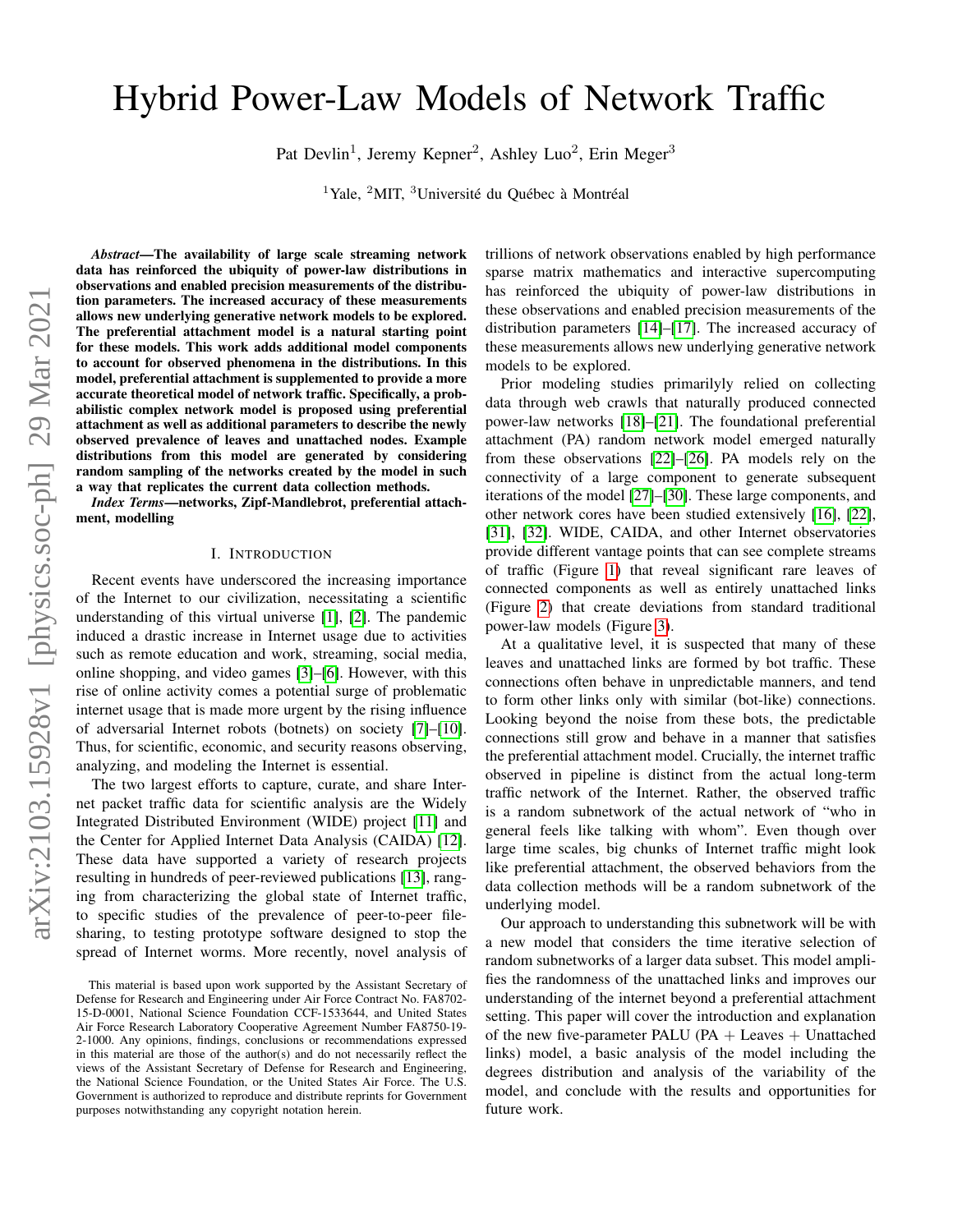# II. NETWORK OBSERVATIONS

The stochastic network structure of Internet traffic is a core property of great interest to Internet stakeholders and network scientists. Of particular interest is the probability distribution  $p(d)$  where d is the degree (or count) of one of several network quantities depicted in Figure [1:](#page-1-0) source packets, source fan-out, packets over a unique source-destination pair (or *link*), destination fan-in, and destination packets [\[17\]](#page-7-0). Amongst the earliest and most widely cited results of virtual Internet topology analysis has been the observation of the power-law relationship

$$
p(d) \propto 1/d^{\alpha}
$$

with a model exponent  $1 < \alpha < 3$  for large values of d [\[19\]](#page-7-10), [\[20\]](#page-7-11), [\[33\]](#page-7-12). In our work network topology refers to the network theoretic virtual topology of sources and destinations and not the underlying physical topology of the Internet. These early observations demonstrated the importance of a few supernodes in the Internet (see Figure [2\)](#page-1-1) [\[34\]](#page-7-13). Measurements of powerlaws in Internet data stimulated investigations into a wide range of network phenomena in many domains and lay the foundation for the field of network science [\[25\]](#page-7-14).

Classification of Internet phenomena is often based on data obtained from crawling the network from a number of starting points [\[21\]](#page-7-2). These webcrawls naturally sample the supernodes of the network [\[34\]](#page-7-13) and their resulting  $p(d)$  are accurately fit at large values of  $d$  by single-parameter power-law models. Characterizing a network by a single power-law exponent provides one view of Internet phenomena, but more accurate and complex models are required to understand the diverse topologies seen in streaming samples of the Internet.

At a given time  $t$ ,  $N_V$  consecutive valid packets are aggregated from the traffic into a sparse matrix  $A_t$ , where  $A_t(i, j)$  is the number of valid packets between the source i and destination j [\[35\]](#page-7-15). The sum of all the entries in  $A_t$  is equal to  $N_V$ 

$$
\sum_{i,j} \mathbf{A}_t(i,j) = N_V
$$

All the network quantities depicted in Figure [1](#page-1-0) can be readily computed from  $A_t$  using the formulas listed in Table [I.](#page-1-2) An essential step for increasing the accuracy of the statistical measures of Internet traffic is using windows with the same number of valid packets  $N_V$ . Using packet windows with the same number of valid packets produces aggregates that are consistent over a wide range of windows from  $N_V = 100,000$ to  $N_V = 100,000,000$ . While weights are important to study, in this initial work we are studying the unweighted model. The common weights to study subsequently could be the number of packets or number of bytes sent over a link.

## *A. Logarithmic Pooling*

A network quantity d computed from  $A_t$  produces a corresponding histogram denoted by  $n_t(d)$ , with corresponding probability

$$
p_t(d) = n_t(d) / \sum_d n_t(d)
$$



<span id="page-1-0"></span>Fig. 1. Streaming network traffic quantities. Internet traffic streams of  $N_V$  valid packets are divided into a variety of quantities for analysis: source packets, source fan-out, unique source-destination pair packets (or links), destination fan-in, and destination packets [\[17\]](#page-7-0)



<span id="page-1-1"></span>Fig. 2. Traffic network topologies. Internet traffic forms networks consisting of a variety of topologies: unattached links, supernode leaves connected to a supernode, densely connected core(s) with corresponding core leaves [\[17\]](#page-7-0)

and cumulative probability

$$
P_t(d) = \sum_{i=1,d} p_t(d)
$$

Due to the relatively large values of  $d$  observed due to a single supernode, the measured probability at large  $d$  often exhibits large fluctuations. However, the cumulative probability lacks sufficient detail to see variations around specific values of  $d$ , so it is typical to pool the differential cumulative probability with logarithmic bins in  $d$ 

$$
D_t(d_i) = P_t(d_i) - P_t(d_{i-1})
$$

where  $d_i = 2^i$  [\[23\]](#page-7-16). All computed probability distributions use the same binary logarithmic pooling (binning) to allow for

#### TABLE I AGGREGATE NETWORK PROPERTIES

<span id="page-1-2"></span>Formulas for computing aggregates from a sparse network image  $A_t$  at time t in both summation and matrix notation. 1 is a column vector of all 1's, is the transpose operation, and  $\vert \vert_0$  is the zero-norm that sets each nonzero value of its argument to 1 [\[36\]](#page-7-17).

| Aggregate<br><b>Property</b> | <b>Summation</b><br><b>Notation</b>   | <b>Matrix</b><br><b>Notation</b>                    |
|------------------------------|---------------------------------------|-----------------------------------------------------|
| Valid packets $N_V$          | $\sum_i \sum_j \mathbf{A}_t(i,j)$     | $\mathbf{1}^{\mathsf{T}}\mathbf{A}_t\mathbf{1}$     |
| Unique links                 | $\sum_i \sum_j  \mathbf{A}_t(i,j) _0$ | $\mathbf{1}^\mathsf{T}  \mathbf{A}_t _0 \mathbf{1}$ |
| Unique sources               | $\sum_i  \sum_j \mathbf{A}_t(i,j) _0$ | $\mathbf{1}^\mathsf{T}  \mathbf{A}_t \mathbf{1} _0$ |
| Unique destinations          | $\sum_i  \sum_i \mathbf{A}_t(i,j) _0$ | $ \mathbf{1}^\mathsf{T}\mathbf{A}_t _0\mathbf{1}$   |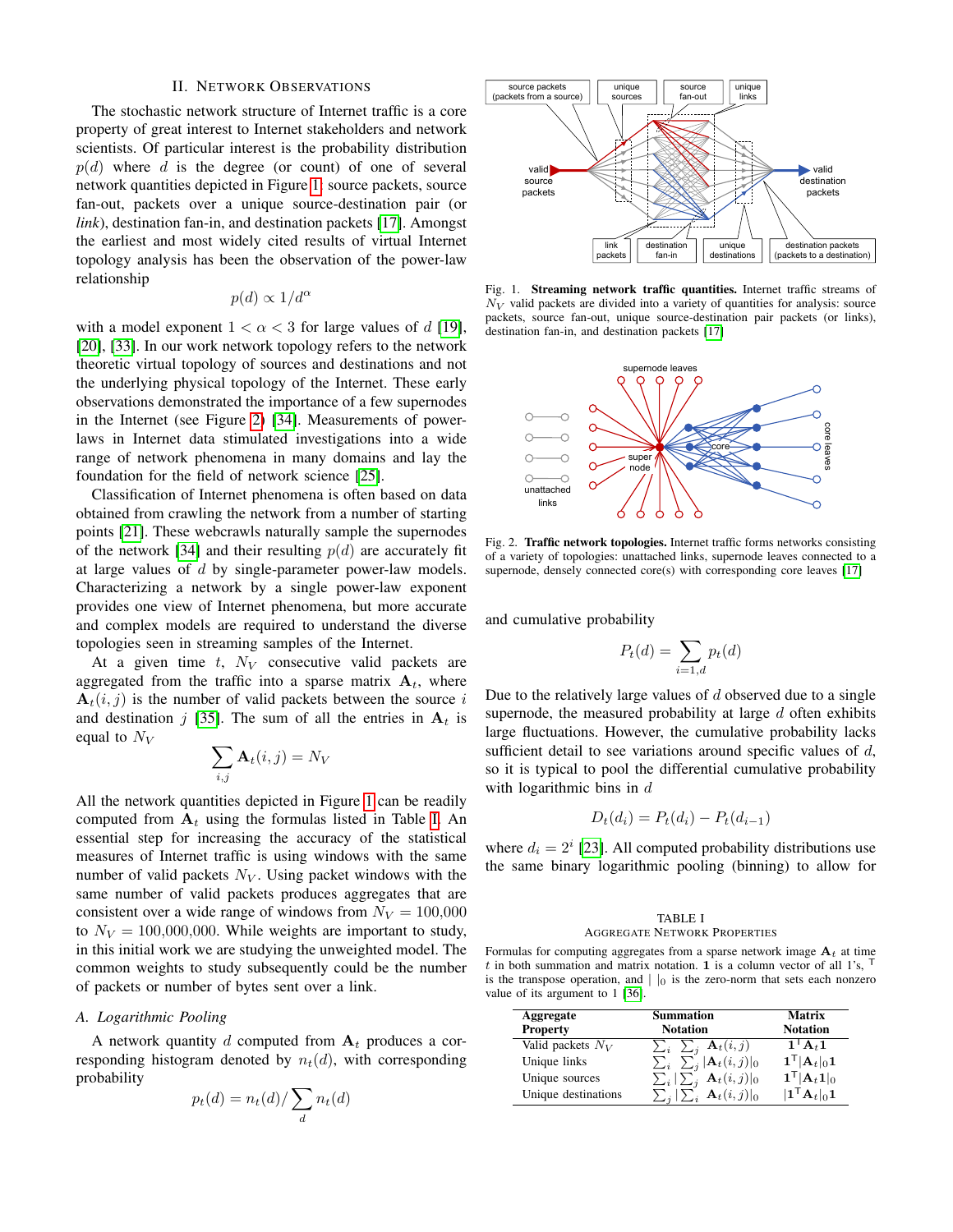consistent statistical comparison across data sets [\[23\]](#page-7-16), [\[25\]](#page-7-14). The corresponding mean and standard deviation of  $D_t(d_i)$ over many different consecutive values of  $t$  for a given data set are denoted  $D(d_i)$  and  $\sigma(d_i)$ .

# B. Modified Zipf-Mandelbrot Model

Measurements of  $D(d_i)$  can reveal many properties of network traffic, such as the fraction of nodes with only one connection  $D(d=1)$  and the size of the supernode

$$
d_{\max} = \operatorname{argmax}(D(d) > 0)
$$
 (1)

Effective classification of a network with a low parameter model allows these and many other properties to be summarized and computed efficiently. In the standard Zipf-Mandelbrot model typically used in linguistic contexts,  $d$  is a ranking with  $d = 1$  corresponding to the most popular value [\[37\]](#page-7-18)–[\[39\]](#page-7-19). To accurately classify the network data using the full range of d, the Zipf-Mandelbrot model is modified so that  $d$  is a measured network quantity instead of a rank index

$$
p(d; \alpha, \delta) \propto 1/(d+\delta)^{\alpha}
$$

The inclusion of a second model offset parameter  $\delta$  allows the model to accurately fit small values of d, in particular  $d = 1$ , which has the highest observed probability in these streaming data. The model exponent  $\alpha$  has a larger impact on the model at large values of d while the model offset  $\delta$  has a larger impact on the model at small values of d and in particular at  $d = 1$ .

The unnormalized modified Zipf-Mandelbrot model is denoted

$$
\rho(d; \alpha, \delta) = \frac{1}{(d+\delta)^{\alpha}}
$$

with corresponding gradient

$$
\partial_{\delta}\rho(d;\alpha,\delta) = \frac{-\alpha}{(d+\delta)^{\alpha+1}} = -\alpha\rho(d;\alpha+1,\delta)
$$

The normalized model probability is given by

$$
p(d; \alpha, \delta) = \frac{\rho(d; \alpha, \delta)}{\sum_{d=1}^{d_{\max}} \rho(d; \alpha, \delta)}
$$

where  $d_{max}$  is the largest value of the network quantity d. The cumulative model probability is the sum

$$
P(d_i; \alpha, \delta) = \sum_{d=1}^{d_i} p(d; \alpha, \delta)
$$

The corresponding differential cumulative model probability is

$$
D(d_i; \alpha, \delta) = P(d_i; \alpha, \delta) - P(d_{i-1}; \alpha, \delta)
$$

where  $d_i = 2^i$ .

Minimizing the differences between the observed differential cumulative distributions allows accurate Zipf-Mandelbrot parameters to be selected for a given set of observations. Figure [3](#page-2-0) provides a representative sample of the hundreds of fits from [\[17\]](#page-7-0), illustrating the effectiveness of Zipf-Mandelbrot model in describing these observations.



<span id="page-2-0"></span>Fig. 3. Measured Distributions and Model Fits. A selection of measured differential cumulative probabilities spanning different locations, dates, and packet windows. Blue circles are measured data with  $\pm 1$ - $\sigma$  error bars. Red dot highlights the significance of leaves and unattached links. Black lines are the best-fit modified Zipf-Mandelbrot models with parameters  $\alpha$  and  $\delta$  and is an excellent fit in all the examples except the upper right.

#### III. PA + LEAVES + UNATTACHED (PALU) MODEL

The effectiveness of the empirical Zipf-Mandelbrot model drives the need to explore new underlying generative network models that can produce these more complex probability distributions. The new model extends the PA model with explicit terms accounting for the leaves attached to the PA core as well as unattached links.

The model can be conceptualized in two parts: the *underlying network*, and the *observed network*. The underlying network can be considered as the "true" information of the traffic connections that occur and how frequent these connections are. With our current methods, the full image of this network cannot be detected, and our consideration of this underlying network is theoretical. There are three main pieces that make up this network: the *core* which is constructed by preferential attachment; a set of degree 1 nodes called *leaves* that are adjacent to nodes in the core; and *unattached nodes* that are not connected to the core, and have very low connection within the set itself.

Looking through a window of a certain size with respect to the number of observed connections (packets), a random subnetwork of the underlying network is witnessed, which we call the *observed network*. In this particular set of data, we observe all possible data that passes from one gateway to another until a given number of connections are observed, as described in Section II. For further details on the collection of the data see [\[17\]](#page-7-0). Conceptually, we can consider selecting this subnetwork by randomly deleting edges and nodes of the underlying network.

In reality these edge connections are directed since internet communication is directional, however for the sake of the model we will consider this undirected. Using a directed model has a small impact on overall the degree distribution analysis [\[20\]](#page-7-11). We will leave this discussion for later in the paper.

A webcrawl is more likely to detect nodes in the core, but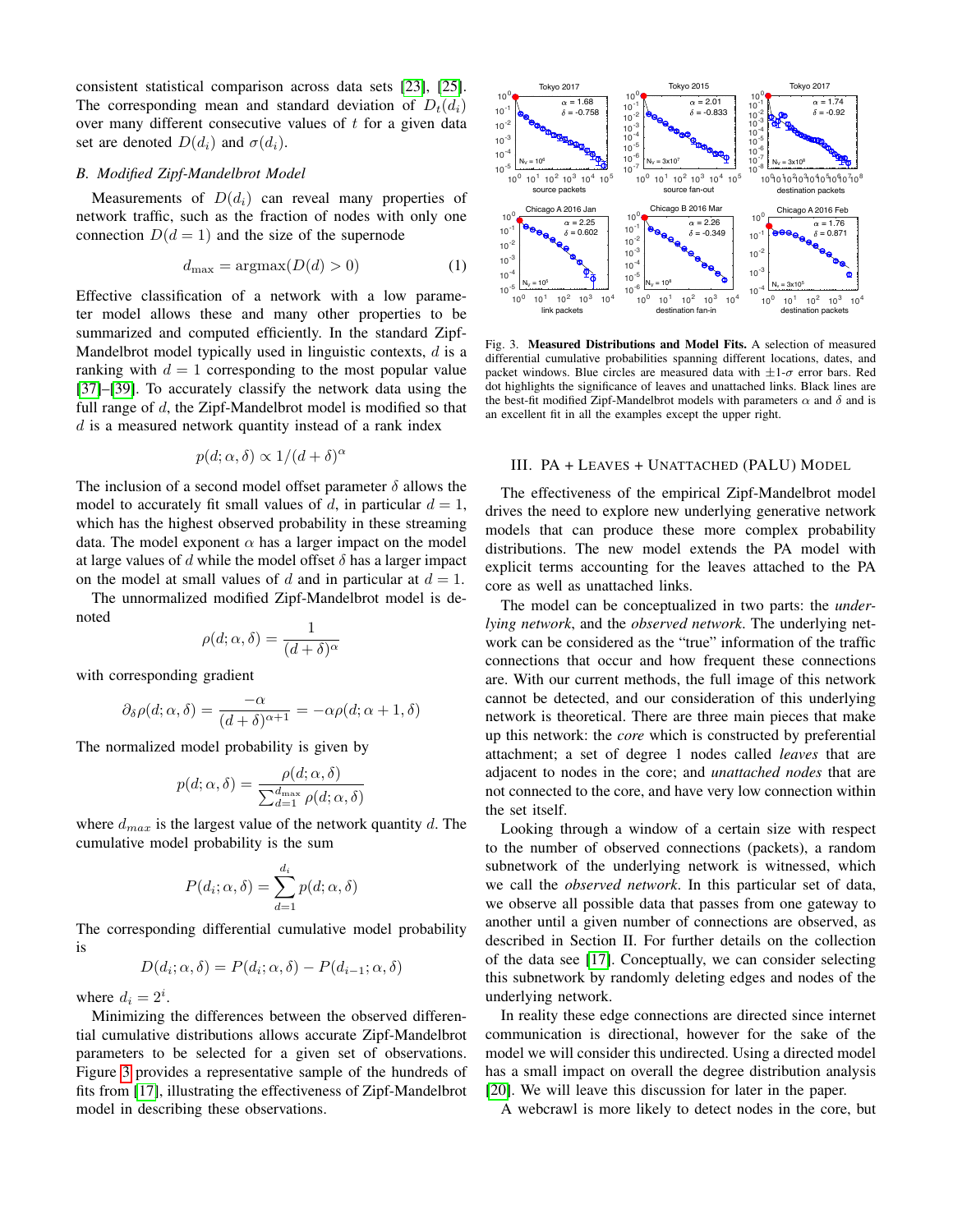less likely to detect the leaves and the unattached nodes. The measurements taken by MAWI, CAIDA, and others through trunkline observations of trillions of connections reveal these leaves and unattached nodes included in this new model [\[17\]](#page-7-0).

# *A. Defining the Model*

The PALU model requires four parameters: the clustering of the unattached nodes, the proportions of nodes in each section of the underlying network, the preferential attachment of the core in the underlying network, and the size of the sampled network from the underlying network.

- 1) Let  $\lambda \in [0, 20]$  define the average degree of the unattached nodes in the underlying network
- 2) The parameters  $C, L, U$  represent the proportions of nodes in each of the core, the leaves, and the unattached nodes in the underlying network, conforming to the relationship

$$
C + L + U(1 + \lambda - e^{-\lambda}) = 1
$$

- 3) To describe the preferential attachment of the core, we require the parameter  $\alpha \in [1.5, 3]$  as the exponent of power-law decay of the degree distribution.
- 4) The window size is described by the parameter  $p \in [0, 1]$ as the proportion of the underlying network that is being observed. As the window size increases,  $p$  will get closer to 1. Specifically, this parameter is the probability that an edge in the underlying network will appear (be selected) in the observed network.

The model is completely determined by five parameters, and the relationship in (1) determines the sixth  $(d_{\text{max}})$ . Importantly, for a given network, the parameters  $\lambda, C, L, U$ , and  $\alpha$  should be the same regardless of the window size. As the window size increases, the only parameter that will change is  $p$ , as it is more likely to see more edges.

#### IV. PRELIMINARY ANALYSIS

In the following, we reference the Riemann zeta function, which is a well-known function given by

$$
\zeta(\alpha) = \sum_{n=1}^{\infty} \frac{1}{n^{\alpha}}
$$

In this paper,  $\alpha$  was determined to be 1.5  $\leq \alpha \leq 3$ experimentally from the log-log plot of degree distribution in [\[17\]](#page-7-0). This function is supported in MATLAB with the built-in function  $zeta(x)$ , and was determined here to be  $1.202 \le \zeta(\alpha) \le 2.612$ , where this will assist in the probabilistic analysis.

Given a window size  $p$ , the fraction of nodes in the underlying network that we expect to see in our observed network is

$$
V = \frac{Cp^{\alpha - 1}}{(\alpha - 1)\zeta(\alpha)} + Lp + U(1 + \lambda p - e^{-\lambda p})
$$

Our model predicts the following about the observed network, where  $d$  is taken to be some integer greater than 1

$$
\frac{\text{\# core nodes}}{\text{total \# nodes}} \approx \left(\frac{Cp^{\alpha-1}}{(\alpha-1)\zeta(\alpha)}\right) \frac{1}{V}
$$
\n
$$
\frac{\text{\# leaves nodes}}{\text{total \# nodes}} \approx Lp/V
$$
\n
$$
\frac{\text{\# unattached nodes}}{\text{total \# nodes}} \approx \frac{U(1 + \lambda p - e^{-\lambda p})}{V}
$$
\n
$$
\frac{\text{\# unattached links}}{\text{total \# nodes}} \approx \frac{U \cdot \lambda p \cdot e^{-\lambda p}}{V}
$$
\n
$$
\frac{\text{\# degree 1 nodes}}{\text{total \# nodes}} \approx \frac{\frac{Cp^{\alpha}}{\zeta(\alpha)} + Lp + U \cdot \lambda p \cdot (1 + e^{-\lambda p})}{V}
$$
\n
$$
\frac{\text{\# degree } d \text{ nodes}}{\text{total \# nodes}} \approx \frac{\frac{Cp^{\alpha}}{\zeta(\alpha)}d^{-\alpha} + Ue^{-\lambda p} \frac{(\lambda p)^{d}}{d!}}{V}
$$
\n
$$
\approx \frac{\frac{Cp^{\alpha}}{\zeta(\alpha)}d^{-\alpha} + Ue^{-\lambda p} \left(\frac{e\lambda p}{d}\right)^{d}}{V}
$$
\n
$$
\approx \frac{\frac{Cp^{\alpha}}{\zeta(\alpha)}d^{-\alpha}}{V}
$$

The last two approximations are very good when  $log(d)$ 1, in which case we have

$$
\log\left(\frac{\text{\# nodes of degree } d}{\text{total \# nodes}}\right) \approx -\alpha \log(d) + \beta
$$

where  $\beta$  is a constant independent of d. This provides an effective estimation for  $\alpha$  via linear regression in a log-log plot.

## *A. Logarithmic Pooling*

In order to consider a selection of nodes over a logarithmically binned degree interval, simply find the cumulative sum of the corresponding estimate for all the values of d within the interval. For example with  $i > 3$ , the number of nodes of degree between  $2^i$  and  $2^{i+1}$ , we have the following summation:

$$
\frac{1}{V} \sum_{d=2^{i}}^{2^{i+1}} \frac{Cp^{\alpha}}{\zeta(\alpha)} d^{-\alpha} = \frac{Cp^{\alpha}}{\zeta(\alpha)V} \sum_{d=2^{i}}^{2^{i+1}} d^{-\alpha}
$$
\n
$$
\approx \frac{Cp^{\alpha}}{\zeta(\alpha)V} \int_{2^{i}}^{2^{i+1}} x^{-\alpha} dx
$$
\n
$$
= \frac{Cp^{\alpha}}{\zeta(\alpha)V} \left(\frac{1-2^{1-\alpha}}{\alpha-1}\right) \cdot \left(2^{i}\right)^{1-\alpha}.
$$

Taking logs, where  $\gamma$  is some constant that does not depend on  $i$ , we get this is approximately

$$
(1 - \alpha) \log(2^i) + \gamma.
$$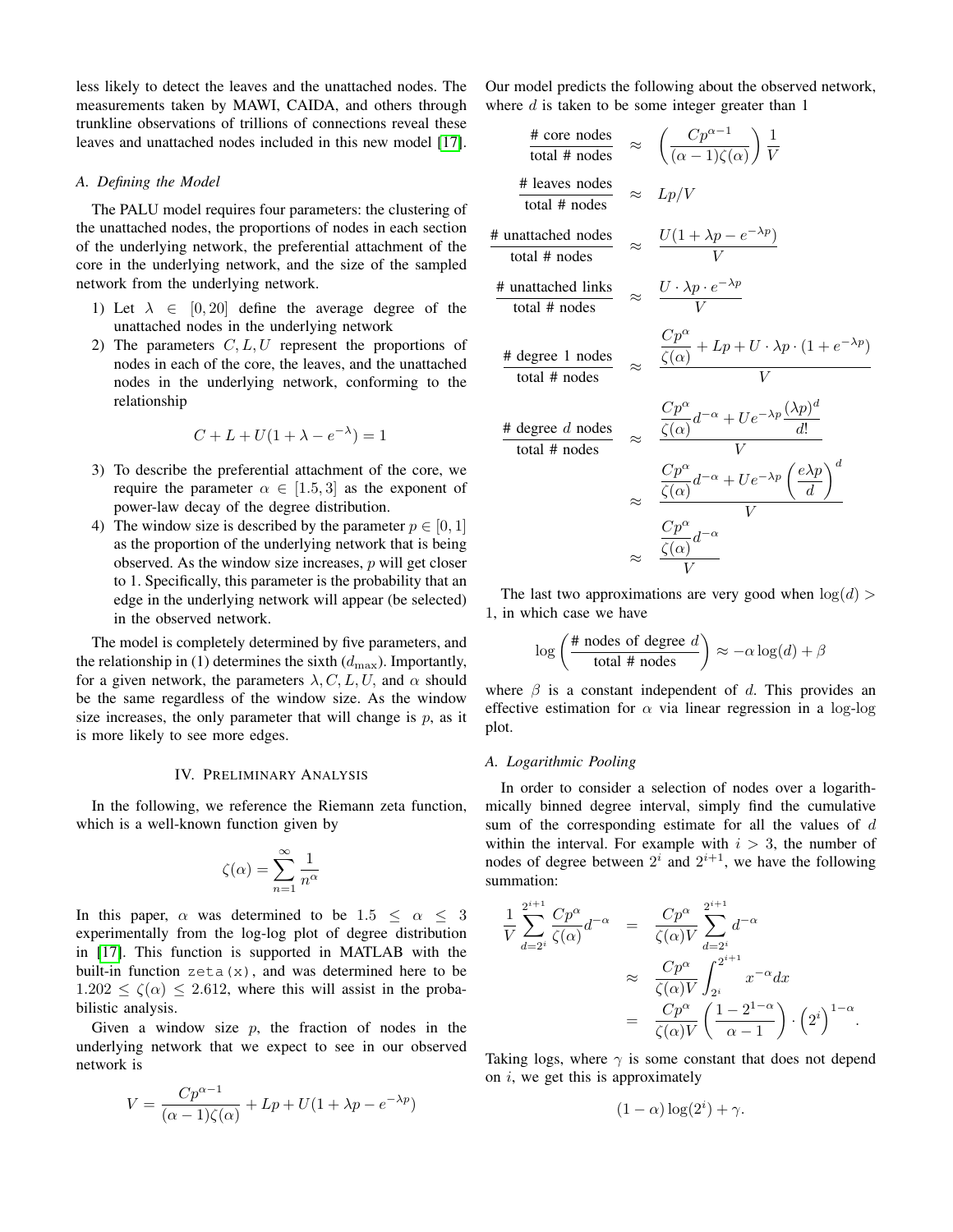Importantly, taking intervals of degrees for large  $i$ , a log plot will have the slope of the regression line as  $1 - \alpha$ , and not  $-\alpha$  as it would be in the non-interval case. When i is small (e.g.,  $1 \leq i \leq 3$ ), the approximation for the number of nodes between degree a and degree b with  $2 \le a, b \le 2^3$ becomes

$$
\sum_{d=a}^{b} \frac{\text{\# nodes of degree } d}{\text{total \# nodes}}
$$

and the right-hand-side can be computed by summing up all the terms, carefully approximating with the  $d!$  term and the  $Lp$ term when  $d = 1$ . This differs from the large-i estimate in that for large  $i$ , we can discard small terms on the right-hand-side and safely estimate the sum by an integral. In both Fig [3](#page-2-0) and Fig [4](#page-6-10) our parameters are given for the underlying probability distribution, but we are plotting the differential cumulative distribution which will result in power law exponent one unit higher [\[40\]](#page-7-20).

# *B. Simplified Degree Distributions*

The ratios for distinct degrees  $d$  can be simplified using the following parameters

<span id="page-4-0"></span>if 
$$
d = 1
$$
,  $\frac{\text{# degree 1 nodes}}{\text{total } \text{# nodes}}$   $\approx c + l + u$  (2)

if 
$$
d \ge 2
$$
,  $\frac{\text{# degree } d \text{ nodes}}{\text{total } \text{# nodes}}$   $\approx c \cdot d^{-\alpha} + u \left(\frac{\Lambda}{d}\right)^d (3)$ 

if 
$$
d \ge 10
$$
,  $\frac{\text{# degree } d \text{ nodes}}{\text{total } \text{# nodes}} \approx c \cdot d^{-\alpha}$  (4)

where c, l, u, and  $\Lambda$  are constants that do not depend on d

$$
c = Cp^{\alpha}/\zeta(\alpha)V
$$
  
\n
$$
l = Lp/V
$$
  
\n
$$
u = U \exp(-\lambda p)/V
$$
  
\n
$$
\Lambda = e\lambda p
$$

For  $c$ ,  $l$ , and  $u$ , each is proportional to the number of nodes in the core, unattached, and leaves respectively. These three constants do depend on the parameter  $p$ , related to the window size. The parameter  $\Lambda$  depends on p as well and is related to the clustering. The constant  $\alpha$  is the same as the above section. All of the parameters above should be positive.

To fit these parameters, all of which are in terms of the discrete parameters, we can consider the following

- (a) One first fits [\(4\)](#page-4-0) to the long-term behavior of the degree distribution. A log-log plot will have a linear behavior whose slope is equal to  $-\alpha$  and constant term equal to  $log(c)$ , as we will see in the discussion in the following section. This will result in fitting c and  $\alpha$ .
- (b) Subsequently [\(3\)](#page-4-0) will fit small values of  $d (\log(d) < 10)$ estimating u and  $\Lambda$ .
- (c) It is then possible to solve for  $l$  exactly by using [\(2\)](#page-4-0).

In (b) it is possible to fit the parameters by subtracting the  $cd^{-\alpha}$  term from both sides of [\(3\)](#page-4-0) and then summing up both sides will give a value of roughly  $u \cdot (e^{\Lambda} - 1 - \Lambda)$ , which would be a more robust estimate than the point-wise estimates of [\(3\)](#page-4-0). After having computed c and  $\alpha$  from [\(4\)](#page-4-0), computing

$$
\sum_{d=2}^{\infty} d \left[ \frac{\text{\# degree } d \text{ nodes}}{\text{total \# nodes}} - cd^{-\alpha} \right]
$$

should be equal to roughly  $(e^{\Lambda} - 1)\Lambda u$ . Thus, resulting in

$$
\sum_{\substack{d=2\\d=2}}^{\infty} d \left[ \frac{\text{# degree } d \text{ nodes}}{\text{total } \text{# nodes}} - cd^{-\alpha} \right] \approx \Lambda + \frac{\Lambda^2}{e^{\Lambda} - \Lambda - 1}
$$
  

$$
\sum_{d=2}^{\infty} \left[ \frac{\text{# degree } d \text{ nodes}}{\text{total } \text{# nodes}} - cd^{-\alpha} \right]
$$

Computing the two summations on the left-hand-side from the data can be used to to approximate  $\Lambda$  by numerically solving the above.

The advantage to this methodology is that it presumably reduces the estimate to one with substantially less variance. Estimating the right-hand side analytically, would provide roughly accurate estimates for large Λ, but for  $\Lambda \approx 0$  the estimates would become roughly  $2 + \Lambda/3$ , by expanding its Taylor series. After having an estimate of  $\Lambda$ , c, and  $\alpha$ , [\(3\)](#page-4-0) can be used to estimate  $u$  by a linear regression.

A benefit to the efficacy of the model is that an arbitrary choice of  $u$  and  $\Lambda$  would not lead to an inaccurate computation. In choosing these variables arbitrarily, the network would maintain the structural topology for  $d = 1$  since the information provided in choosing  $l$  will mostly determine the structure. The model would be even more accurate for large values of d by (3), and for the very few values of d in between, the chosen values  $u$  and  $\Lambda$  could be modified until the desired results were acquired.

## V. DERIVATION OF THE ESTIMATES

The estimates from the simplistic model follow immediately from the corresponding estimates in the refined model. For the derivation, the aim is to count nodes rather than the ratios determined with the variables  $C, L$ , and  $U$ . Let N be the number of nodes in the underlying network. Rigorously, we let  $C_N$  be the number of nodes in the core and  $L_N$ be the number of leaf nodes in the underlying network. We will carefully define  $U_N$  later. We begin the model of the observed network by beginning with the underlying network. We obtain our observed subnetwork by retaining each edge independently with probability  $p$ , creating an Erdős–Rényi random subnetwork of the underlying network [\[29\]](#page-7-21).

The core nodes of the underlying network are assumed to be generated according to a preferential attachment model, independent of the other parts of the underlying network. The number of core nodes of the underlying network having degree d follows a power-law distribution of the form  $d^{-\alpha}/\zeta(\alpha)$ . Thus, the number of degree  $d > 0$  nodes in the observed network is well-approximated by

$$
pd^{-\alpha}/\zeta(\alpha)
$$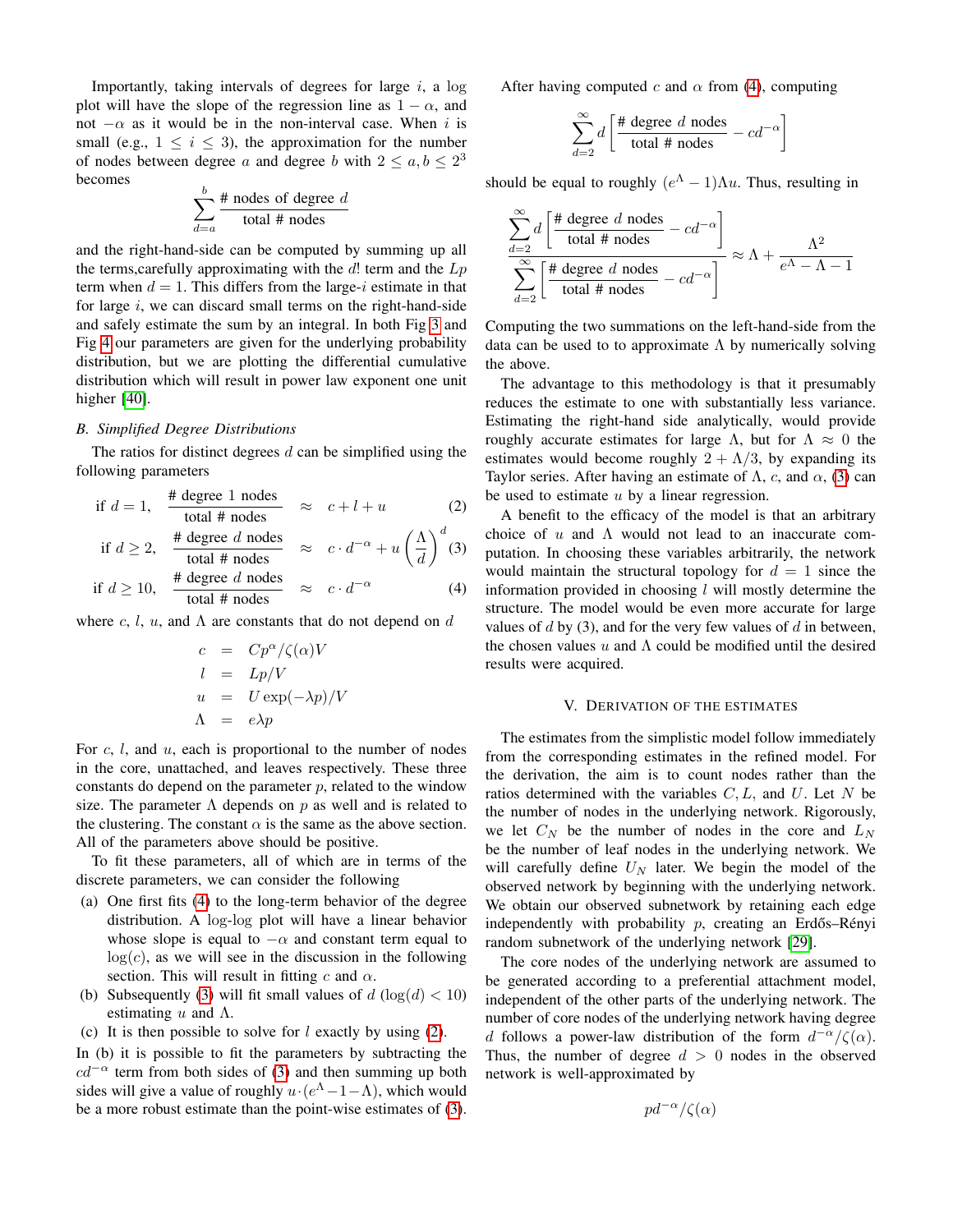Any degree d node in the underlying network will have degree distributed in the observed network according to the binomial distribution

$$
Bin(d, p) \approx dp \pm \sqrt{d(1-p)p} \approx dp
$$

To estimate the number of core nodes with degree greater than 0 in our observed network, we sum these estimates, which we in turn approximate as a Riemann integral, at the cost of a negligible error term. The number of leaf nodes in the observed network has a binomial distribution with mean  $pL_N$  and variance  $(1 - p)pL_N$ , and the random variable is approximated by its mean [\[29\]](#page-7-21).

Returning to the rigorous derivation of the unattached nodes. In this part of the model we generate  $U_N$ -many stars, each of which has a random number of non-central nodes, where the number of non-central nodes is given by independent identically distributed Poisson random variables with mean  $\lambda$ . The Poisson random variable represents the modeling of the  $U<sub>N</sub>$  central nodes and a large number of potential leaves, each of which chooses to attach to a central node with some sufficiently low probability. With this distribution, the total number of nodes in the unattached portion of the underlying network has a distribution precisely given by

$$
U_N + \sum_{j=1}^{U_N} Po(\lambda).
$$

Since the sum of independent Poisson random variables is again Poisson, this simplifies to

$$
U_N+Po(U_N\lambda).
$$

However, of these central nodes, there will be  $Bin(U_N, e^{-\lambda})$ of them which are isolated nodes. As these cannot be seen by examining traffic between nodes, we remove these nodes from this model. The model demonstrating a non-zero number of isolated nodes gives significant evidence to the existence of these nodes in the true picture of the internet, regardless that they cannot be observed in our current methods of data collection.

Estimating the degree sequence within our observed network amounts to the following. If we first sample  $Y \sim Po(\lambda)$ and then we take the sum of Y independent  $\{0, 1\}$ -Bernoulli random variables of mean  $p$ , we seek to find the resulting distribution, that is to analyze  $Bin(Po(\lambda), p)$ . This is wellknown to be simply  $Po(\lambda p)$ —as seen from an elementary computation—and additionally motivated our choice of Poisson random variables.

All to say, the unattached version of our observed subnetwork is distributed as  $U_N$  stars each of which have  $Po(\lambda p)$ non-central leaves, from which the results follow immediately by independence and estimating the terms by their means, which is valid large values of  $U_N$ .

# VI. ZIPF-MANDELBROT CONNECTION

Finally, a one-parameter (unnormalized) approximation of Equation [\(3\)](#page-4-0) can be used to compare with the empirical Zipf-Mandelbrot distributions. Using the approximation

$$
(\Lambda/d)^d \approx r^{(1-d)}
$$

where  $r$  is a positive number to be fit to the data. This approximation effectively changes the underlying distribution from Poisson to an equally valid Geometric distribution, resulting in the distribution

$$
cd^{-\alpha} + ur^{(1-d)}
$$

which can be rescaled as

$$
d^{-\alpha} + (u/c)r^{(1-d)}
$$

The above expressions can be aligned with the Zipf-Mandelbrot parameters by setting

$$
u/c = (1 + \delta)^{-\alpha} - 1
$$

resulting in

<span id="page-5-0"></span>
$$
PALU(d) \propto d^{-\alpha} + r^{(1-d)}((1+\delta)^{-\alpha} - 1)
$$
 (5)

In Figure [4,](#page-6-10) the  $\text{PALU}(d)$  degree distribution is shown with a selection of curve families that demonstrate the the PALU model can be made to fit a Zipf-Mandlebrot distribution for d. For any given power law exponent  $\alpha$  and offset parameter  $\delta$ , the Zipf-Mandlebrot distribution can be well-approximated by Equation [\(5\)](#page-5-0) by varying r. In general, the model  $\text{PALU}(d)$ tends towards Zipf-Mandlebrot. In addition, the  $\text{PALU}(d)$ model has the potential to explain some observations that deviate from the Zipf-Mandlebrot distribution (see Figure [3](#page-2-0) upper right).

Connecting back to the original values of  $u$  and  $c$ , we have

$$
u/c = (U/C) \exp(-\lambda p) \zeta(\alpha) / p^{\alpha}
$$

and combining with the same  $u/c$  expression in PALU(d) gives

$$
(1+\delta)^{-\alpha} = (U/C) \exp(-\lambda p) \zeta(\alpha) p^{-\alpha} + 1
$$

Thus, the model described in Equation [5](#page-5-0) captures the PA aspect of the model mostly in the first term and the rest of the model is captured via r and  $\delta$  through the second term.

## VII. CONCLUSIONS

In this paper, we presented a modified preferential attachment model to better represent new observations of network topology observed from streaming data. From the figures, we found the PALU model to fit the Zipf-Mandelbrot distribution very well given the right parameters.

With the PALU model as a stepping stone, we can continue to examine the space of the network and more effective models, including comparing the data from [\[17\]](#page-7-0) to the model itself, extended the analysis done in Fig [4.](#page-6-10) Some opportunities for future work that we are interested in include further investigation of the PALU model such as its various applications in other big data environments and deeper study into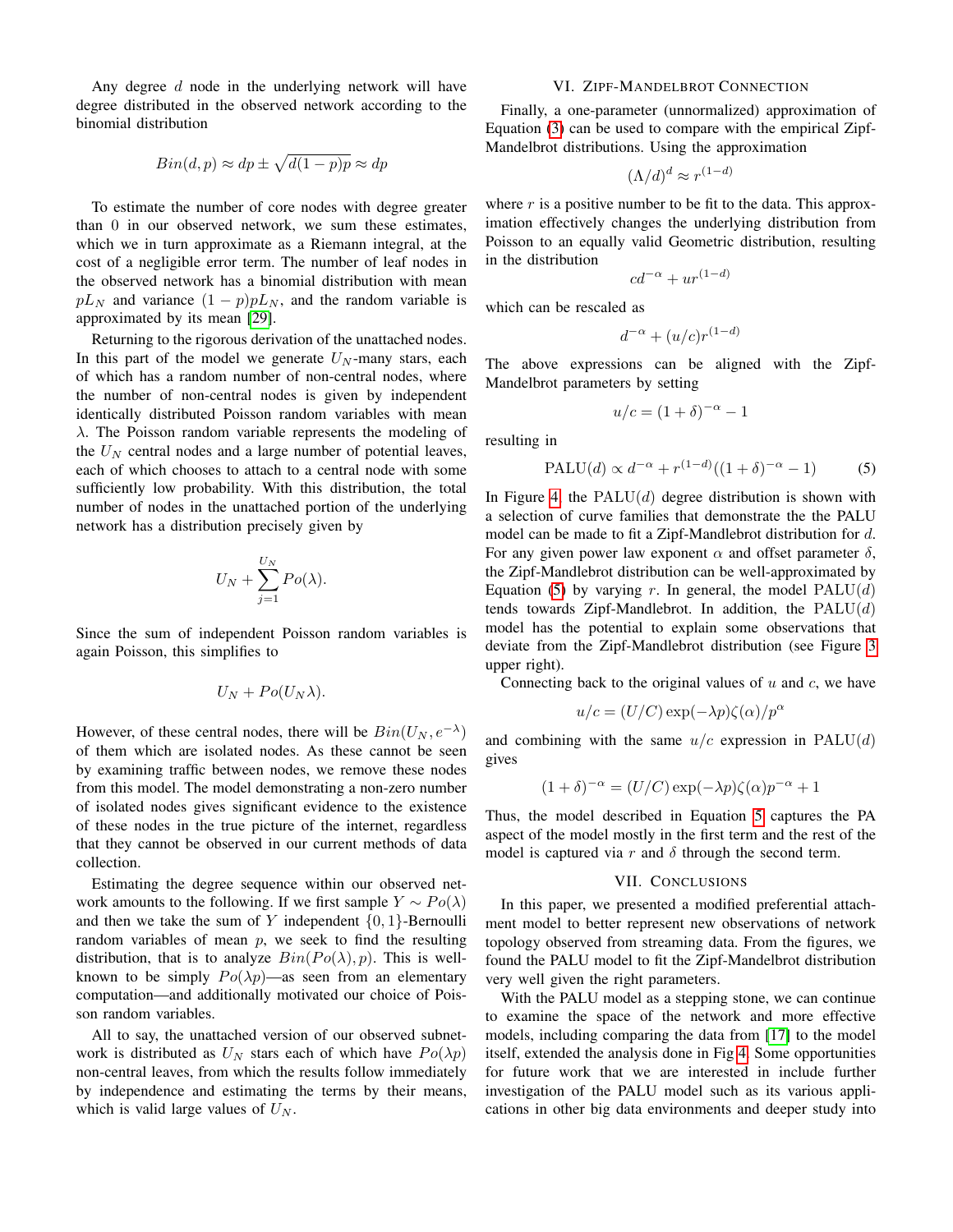

<span id="page-6-10"></span>Fig. 4. PALU model curve families. Examples of degree distributions that are possible with the PALU model using varying parameters, and how they relate to their base Zipf-Mandelbrot (ZM) differential cumulative distributions. From the top to the bottom we vary the power law exponent  $\alpha$  between 2 and 3. In each,  $\delta$  is the model offset for each  $\alpha$ , and in each figure, we vary  $r$  to create the family of curves, as described in section V with Equation [\(5\)](#page-5-0). Further work will involve comparing these families with the model.

the degree distribution and clustering coefficients. The PALU model research can also extend to the case of weighted edges where potential weights could be the number of packets or number of bytes sent along a link. Exploration of other models are also possible, such as combining preferential attachment with the Erdos-Renyi model and determining if there is a better fitting model than the Zipf-Mandelbrot distribution. It would be worthwhile to explore the existence and importance of isolated nodes, and analyzing aspects of the network by studying the behaviors of a random sampling or a preferential attachment graph. Finally, extrapolating the results of the PALU model to observe and define the large clusters of small disconnected components may also be of interest.

## ACKNOWLEDGMENTS

The authors wish to acknowledge the following individuals for their contributions and support: Bob Bond, David Clark, Nora Devlin, Alan Edelman, Jeff Gottschalk, Charles Leiserson, Mimi McClure, Sandeep Pisharody, Steve Rejto, Daniela Rus, Douglas Stetson, Allan Vanterpool, Marc Zissman, and the MIT SuperCloud team: Bill Arcand, Bill Bergeron, David Bestor, Chansup Byun, Vijay Gadepally, Michael Houle, Matthew Hubbell, Michael Jones, Anna Klein, Peter Michaleas, Lauren Milechin, Julie Mullen, Andrew Prout, Antonio Rosa, Albert Reuther, Charles Yee.

#### **REFERENCES**

- <span id="page-6-0"></span>[1] M. Hilbert and P. López, "The world's technological capacity to store, communicate, and compute information," *Science*, p. 1200970, 2011.
- <span id="page-6-1"></span>[2] B. Li, J. Springer, G. Bebis, and M. H. Gunes, "A survey of network flow applications," *Journal of Network and Computer Applications*, vol. 36, no. 2, pp. 567–581, 2013.
- <span id="page-6-2"></span>[3] W. Ali, "Online and remote learning in higher education institutes: A necessity in light of covid-19 pandemic.," *Higher Education Studies*, vol. 10, no. 3, pp. 16–25, 2020.
- [4] M. A. Almaiah, A. Al-Khasawneh, and A. Althunibat, "Exploring the critical challenges and factors influencing the e-learning system usage during covid-19 pandemic," *Education and Information Technologies*, vol. 25, pp. 5261–5280, 2020.
- [5] M. Candela, V. Luconi, and A. Vecchio, "Impact of the covid-19 pandemic on the internet latency: A large-scale study," *Computer Networks*, vol. 182, p. 107495, 2020.
- <span id="page-6-3"></span>[6] N. Pandey, A. Pal, *et al.*, "Impact of digital surge during covid-19 pandemic: A viewpoint on research and practice," *International Journal of Information Management*, vol. 55, p. 102171, 2020.
- <span id="page-6-4"></span>[7] H. Allcott and M. Gentzkow, "Social media and fake news in the 2016 election," *Journal of Economic Perspectives*, vol. 31, no. 2, pp. 211–36, 2017.
- [8] "https://go.neosit.com/bot-report-2019."
- [9] J. Healey and R. K. Knake, *Zero botnets: Building a global effort to clean up the internet*. Council on Foreign Relations, 2018.
- <span id="page-6-5"></span>[10] W. Ahmad, "Why botnets persist: Designing effective technical and policy interventions," 2019.
- <span id="page-6-6"></span>[11] K. Cho, K. Mitsuya, and A. Kato, "Traffic data repository at the wide project," in *Proceedings of USENIX 2000 Annual Technical Conference: FREENIX Track*, pp. 263–270, 2000.
- <span id="page-6-7"></span>[12] K. Claffy, "Internet tomography," *Nature, Web Matter*, 1999.
- <span id="page-6-8"></span>[13] "http://www.caida.org/data/publications/."
- <span id="page-6-9"></span>[14] V. Gadepally, J. Kepner, L. Milechin, W. Arcand, D. Bestor, B. Bergeron, C. Byun, M. Hubbell, M. Houle, M. Jones, *et al.*, "Hyperscaling internet graph analysis with d4m on the mit supercloud," *IEEE High Performance Extreme Computing Conference (HPEC)*, 2018.
- [15] A. Reuther, J. Kepner, C. Byun, S. Samsi, W. Arcand, D. Bestor, B. Bergeron, V. Gadepally, M. Houle, M. Hubbell, *et al.*, "Interactive supercomputing on 40,000 cores for machine learning and data analysis," *IEEE High Performance Extreme Computing Conference (HPEC)*, 2018.